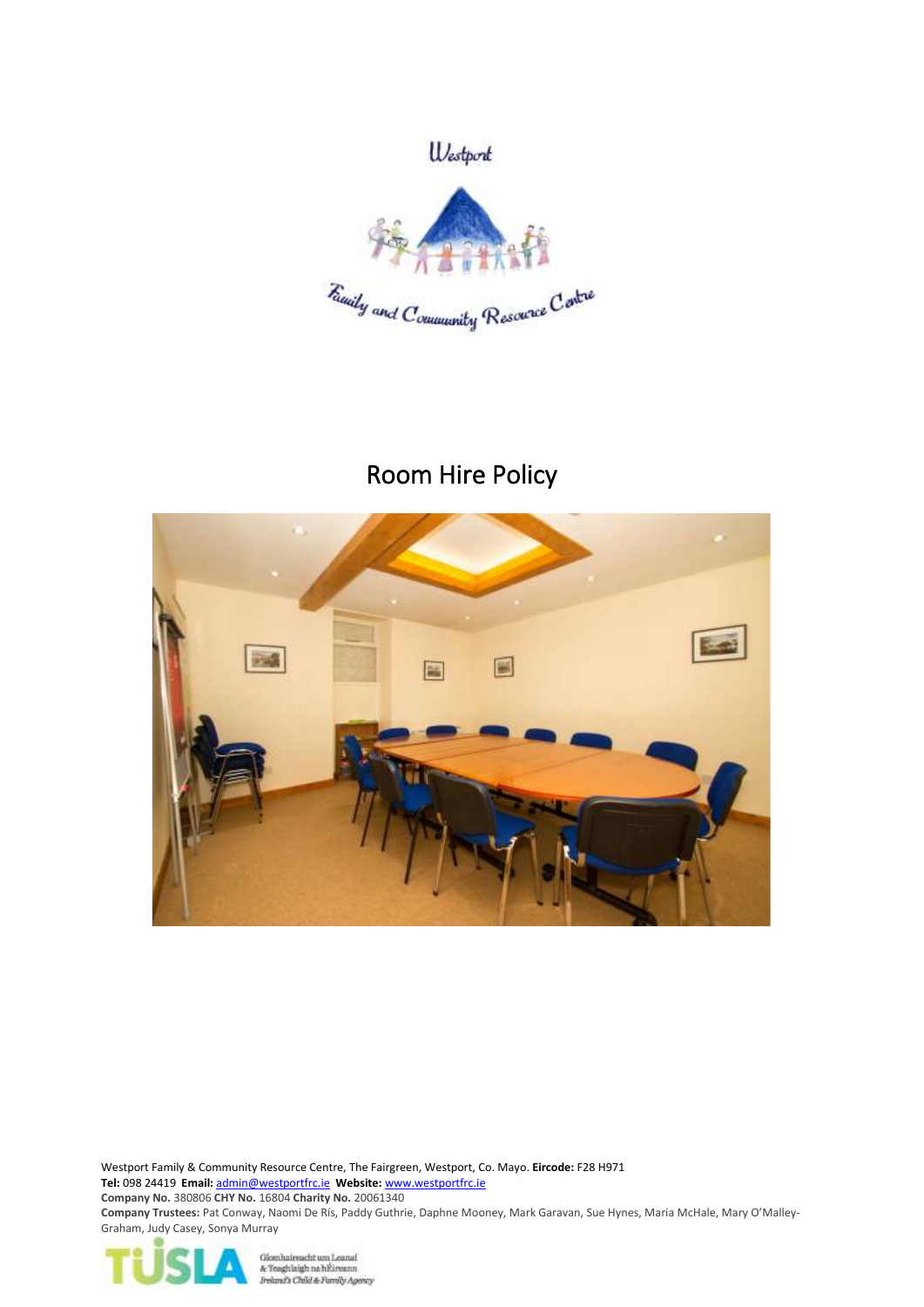## Introduction

Here at Westport Family and Community Resource Centre we have 2 rooms available to use for meetings, events, outreach groups, training seminars and workshops.

\*One is suitable to seat small meetings (circa 6 people) while the larger room can comfortably sit 12 people around the meeting room table or up to 22 without the need for the table. Room bookings can be made for anytime between 9am-8pm Monday to Friday, weekend use is possible at the discretion of management. Both of our rooms are wheelchair accessible.

#### Room Hire Rates

| Use                              | <b>Private Rate</b> | Rate for Non-Profit Groups |
|----------------------------------|---------------------|----------------------------|
| Up to 2 hours                    | €20                 | €15                        |
| $\frac{1}{2}$ day (2 to 4 hours) | €30                 | €20                        |
| Full day (4-8 hours)             | €50                 | €35                        |

# Facilities

| Board room table                        |
|-----------------------------------------|
| Wi-Fi                                   |
| Tea/Coffee making facilities            |
| On street parking (free for first hour) |
| Projector (on request)                  |
| Flip Chart (on request)                 |

Westport Family & Community Resource Centre, The Fairgreen, Westport, Co. Mayo. **Eircode:** F28 H971 **Tel:** 098 24419 **Email:** [admin@westportfrc.ie](mailto:admin@westportfrc.ie) **Website:** [www.westportfrc.ie](file:///C:/Files/Westport%20FRC/letters/www.westportfrc.ie) **Company No.** 380806 **CHY No.** 16804 **Charity No.** 20061340 **Company Trustees:** Pat Conway, Naomi De Rís, Paddy Guthrie, Daphne Mooney, Mark Garavan, Sue Hynes, Maria McHale, Mary O'Malley-Graham, Judy Casey, Sonya Murray

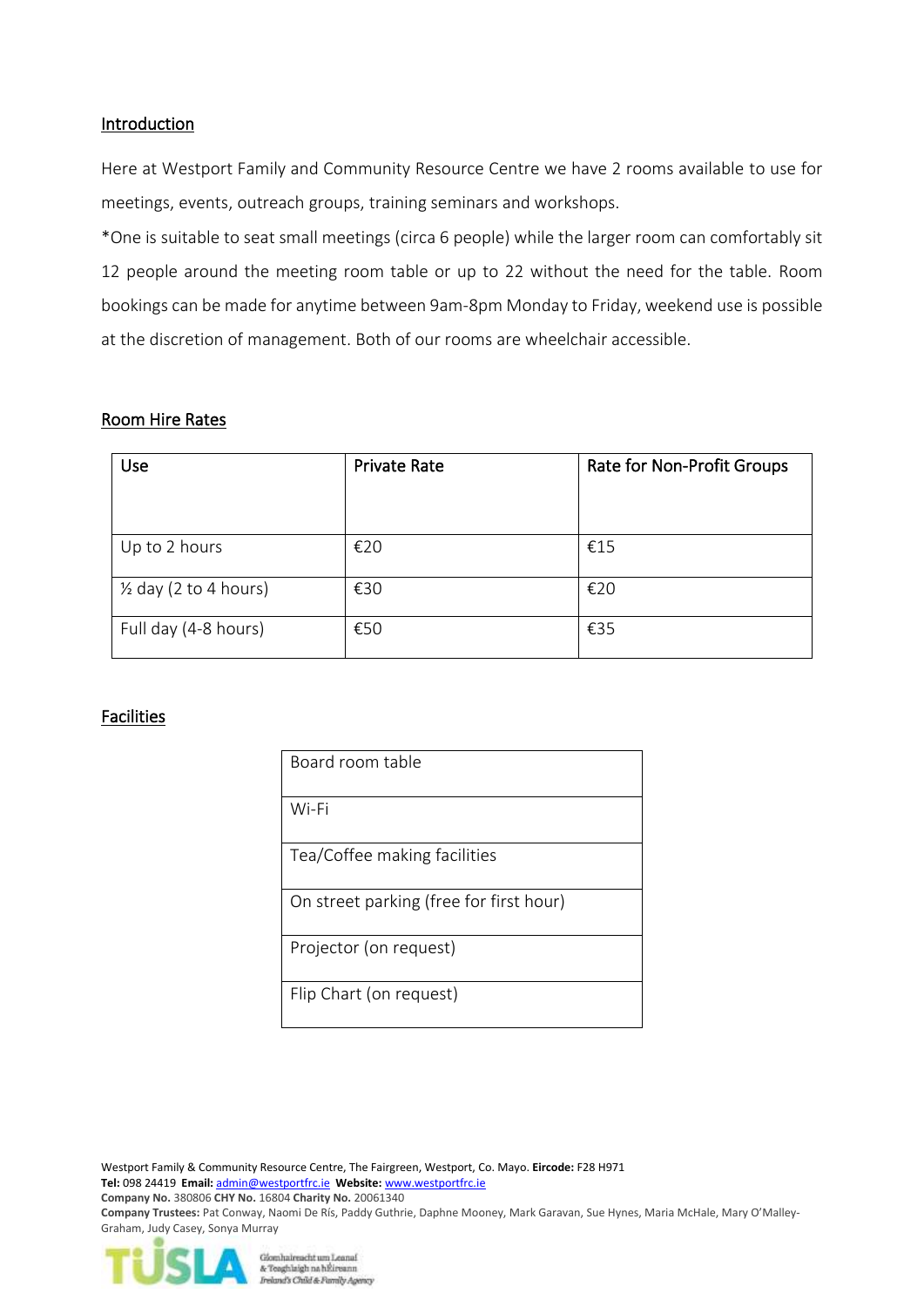# Cancellation Policy

- The FCRC reserves the right to cancel bookings, where the FCRC is rendered unfit for the intended use. The hirer will be informed as soon as possible.
- Room bookings cancelled less than 48 hours before event WILL BE CHARGED FULL FEE. This includes 'no-shows'.
- Room bookings cancelled, 48 hours or more before any scheduled event, will not be charged.
- Westport FCRC reserve the right without liability to refuse or cancel any booking.
- Westport FCRC shall not be responsible for any loss or damage to property.
- The hirer shall be responsible for any damage caused to Westport FCRC property during their time of use and may be charged for said damage.

# Hours of service

Rooms in Westport FCRC are available to book during our normal opening hours of 9am-5pm, Monday to Friday, subject to availability. Bookings outside these hours and days can also be requested and will be considered on a case by case basis.

# Insurance

Any person, group or collectives using the FCRC facilities must ensure that they, and their potential attendees, are insured against any potential loss, damage or injury caused while using the FCRC its premises and services. This includes indemnifying the FCRC against any potential loss, damage or injury caused to any persons, groups or collectives. Westport FCRC will not accept any responsibility for any loss, damage or injury caused on our premises if/when the injured party is attending a 3<sup>rd</sup> party event, group, workshop and/or meeting not directly organised and managed by Westport FCRC. Hirees will be required to provide the FCRC with a copy of their insurance and a letter of indemnity.

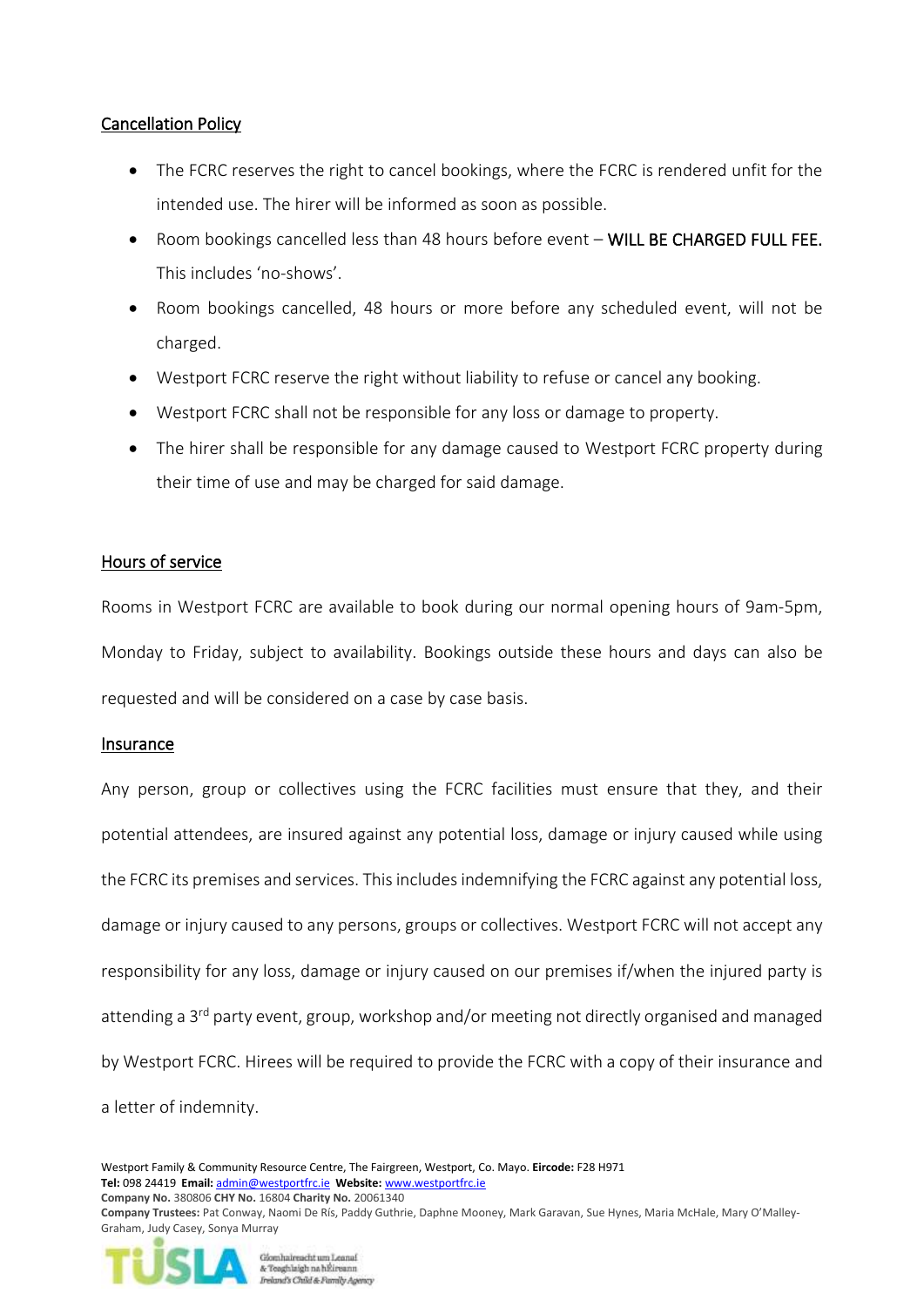#### Invoicing

Westport FCRC invoice at the end of each quarter throughout the year. This being March, June, September & December. We accept payment in cash, cheque & electronic funds transfer. All events will be issued with an invoice pre-payment and a receipt post payment. All payments must be received within 30 days of your invoice being sent. If you would prefer your invoice at a different date within each quarter please speak with our Project Administrator or email [admin@westportfrc.ie.](mailto:admin@westportfrc.ie)

#### Children First

Services, organisations and groups working with children and young people must confirm that they are in adherence with all Children First guidelines. They must provide Westport FCRC with a copy of their Child Safeguarding Statement before their booking can be confirmed. We ask all services, organisations and groups to also make themselves aware of the Centre's Child Safeguarding Statement before using our facilities.

#### User Agreement

I, agree to the above room hire policy as set out by Westport Family and Community Resource Centre. I agree to set out in the agreement and understand the roles and responsibilities associated with this agreement.

| Child Safeguarding Statement provided:                                                                                                                                                                                                                                                                                                                                                                      | Yes | N/A |  |
|-------------------------------------------------------------------------------------------------------------------------------------------------------------------------------------------------------------------------------------------------------------------------------------------------------------------------------------------------------------------------------------------------------------|-----|-----|--|
| Insurance cover provided:                                                                                                                                                                                                                                                                                                                                                                                   | Yes | N/A |  |
| Signed:                                                                                                                                                                                                                                                                                                                                                                                                     |     |     |  |
| Signed on behalf of WFCRC:                                                                                                                                                                                                                                                                                                                                                                                  |     |     |  |
| Date:                                                                                                                                                                                                                                                                                                                                                                                                       |     |     |  |
| Westport Family & Community Resource Centre, The Fairgreen, Westport, Co. Mayo. Eircode: F28 H971<br>Tel: 098 24419 Email: admin@westportfrc.ie Website: www.westportfrc.ie<br>Company No. 380806 CHY No. 16804 Charity No. 20061340<br>Company Trustees: Pat Conway, Naomi De Rís, Paddy Guthrie, Daphne Mooney, Mark Garavan, Sue Hynes, Maria McHale, Mary O'Malley-<br>Graham, Judy Casey, Sonya Murray |     |     |  |